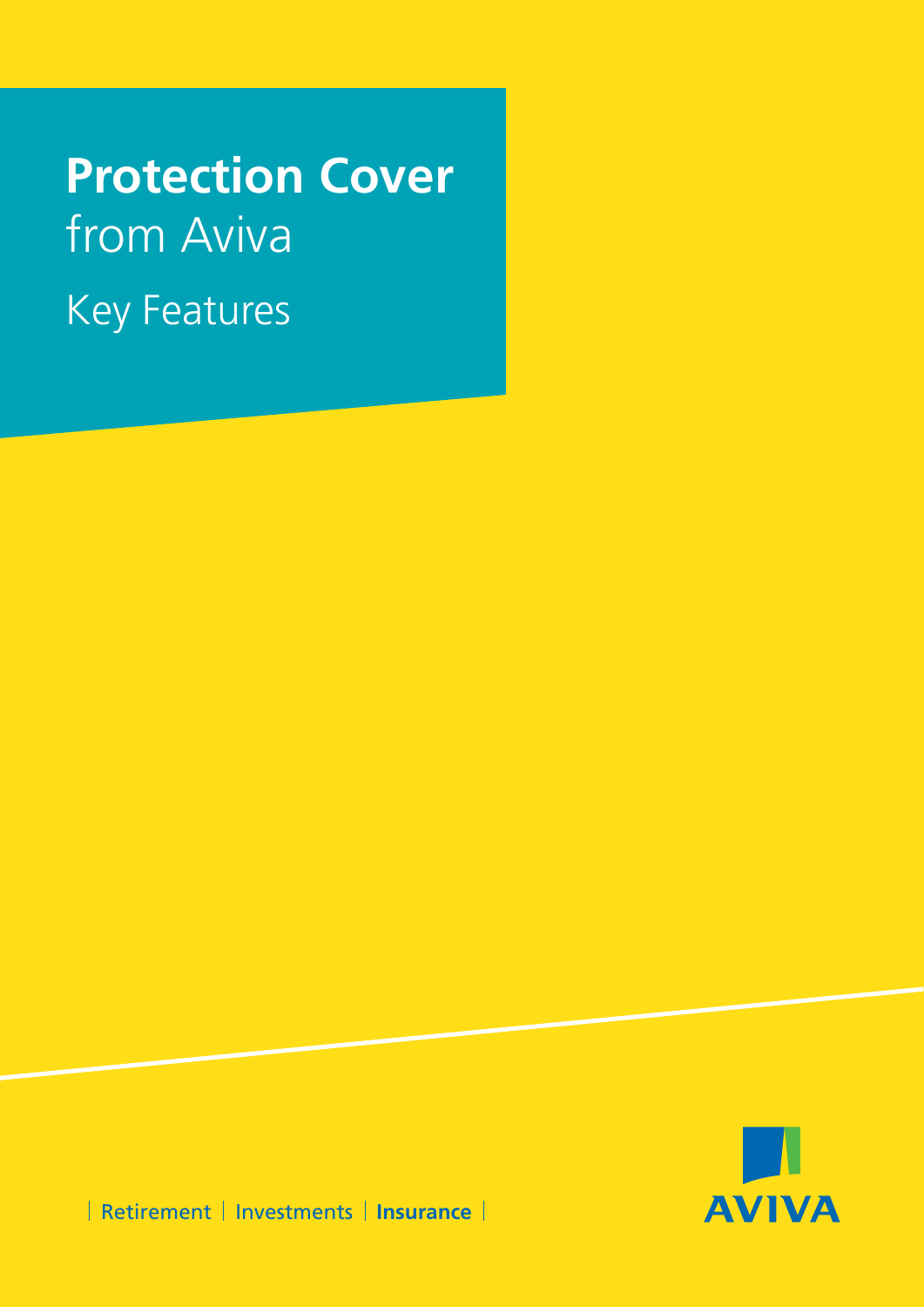# Key features of Protection Cover from Aviva

Please read the Key Features document. It highlights the main features and benefits of the product. This document should be read in conjunction with the relevant Protection Cover Brochure – Life Cover, Mortgage Protection Cover, Guaranteed Whole of Life Cover , Pension Life Cover or Overseas Treatment Plan. If there is anything that you do not understand, or if you would like more information, please ask.

# A. Information about the policy

#### (1) Make sure the policy meets your needs

The purpose of Protection Cover is to provide a lump sum payment in the event of death and/or the earlier diagnosis of a specified illness, as defined in the policy. The benefit payable depends on the protection option you have selected.

If you have selected Life Cover, Mortgage Protection Cover, Guaranteed Whole of Life Cover or Pension Life Cover the sum assured is payable on death only. If you choose Life Cover with Accelerated Specified Illness Cover, the Accelerated Specified Illness sum assured is payable on the earlier diagnosis of a specified illness as defined in the policy and any remaining life cover is then payable on death. If death occurs before a Specified Illness claim, the full sum assured is payable. If you select Standalone Specified Illness Cover the sum assured is payable on the diagnosis of a specified illness as defined in the policy.

If you choose Mortgage Protection Cover with Accelerated Specified Illness Cover, the sum assured is payable on the earlier of death or diagnosis of a specified illness as defined in the policy.

If you choose any Specified Illness policy you should refer to the relevant brochure and Specified Illness Definitions Guide for details of the restrictions, conditions and exclusions that apply to this cover.

All Protection Cover policies are regular premium contracts. For all protection policies (except Guaranteed Whole of Life), you select a term at outset and pay premiums over the term of the contract. Cover is provided for the full term.

If you select Guaranteed Whole of Life, cover is provided for whole of life and the premiums are payable for whole of life.

For Mortgage Protection Cover the cover will decrease each month in a similar way to the outstanding capital on a mortgage (this is based on certain assumptions, details of which will be set out in your Policy Document).

For Pension Life Cover, protection is provided for the period of time up to your chosen retirement age.

Overseas Treatment Plan is available as an additional optional benefit with Live Cover and Mortgage Protection Cover from Aviva. Overseas Treatment Plan is a service provided by Aviva Life & Pensions UK Limited, in association with Best Doctors® our third party service provider. It's designed to increase the medical care options available to you and your children if you're diagnosed with a specified illness.

As part of the service, Best Doctors will source up to four medical centres of excellence outside Ireland for you or your child to attend if you require treatment for cancer or neurosurgery covered under the policy. Please see the Overseas Treatment Plan terms and conditions for details of the illnesses and medical procedures covered, including details of all exclusions which apply.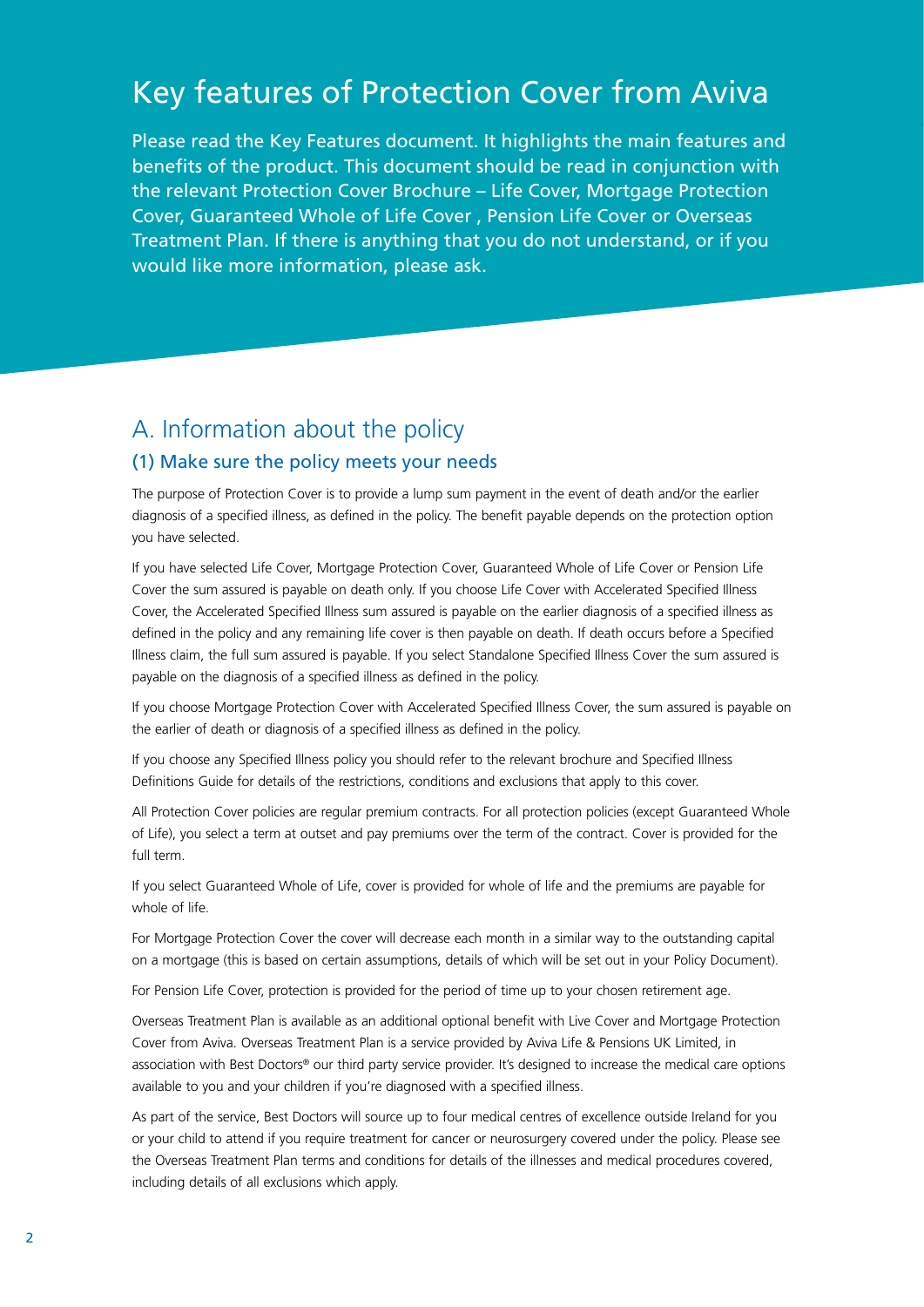If you choose to attend one of these centres, following admission, we'll pay a predetermined daily cash amount – this becomes payable once you've completed a minimum stay of up to 48 hours. For further details of eligibility for Overseas Treatment Plan please see the Overseas Treatment Plan terms and conditions.

If you take out one of these contracts you are committing to paying regular monthly or yearly premiums, in order to maintain cover throughout the term of the policy. Unless you are fully satisfied with the nature of this commitment, taking into account your financial needs and resources, you should not take out a contract.

You have the option to select different additional benefits depending on the type of contract you select. These are listed on the next page. The premium will reflect the type of contract you select and any additional benefits you have selected.

#### Indexation

Indexation is an option on Life Cover, Pension Life Cover, Standalone Specified Illness Cover and Accelerated Specified Illness Cover. Indexation is not available for Mortgage Protection Cover or Guaranteed Whole of Life.

If you select this option, the benefit payable will automatically increase by 3% each year and the premiums by 4% each year. These increases will take place on each policy anniversary prior to age 75 unless indexation is declined by you at a policy anniversary.

Indexation does not apply to Overseas Treatment Plan.

#### Conversion Option

Available on Life Cover, Pension Life Cover, Standalone Specified Illness Cover and Accelerated Specified Illness Cover. Conversion option is not available for Mortgage Protection Cover or Guaranteed Whole of Life.

If selected, you can convert your policy to a new policy of a type available from and specified by Aviva at the time of conversion without having to provide medical information. The conversion option can be exercised during or at the end of the term of your contract as long as your contract remains in force. The benefit under the new converted policy will:

- not exceed the benefit under the original convertible policy at the time the conversion is effected
- not include indexation option
- not include a conversion option, unless you have chosen Flexible Protection Plan
- be issued in accordance with the Aviva standard premium rates and policy conditions applicable at the time of conversion
- reflect the smoking habits of the life/lives assured at the time of conversion
- be subject to the maximum expiry age for convertible policies available from Aviva at the time of conversion

#### **Warning**

**If you propose to take out this policy in complete or partial replacement of an existing policy, please take special care to satisfy yourself that this policy meets your needs. In particular, please make sure that you are aware of the financial consequences of replacing your existing policy. If you are in any doubt about this, please contact your Financial Broker or your insurer.**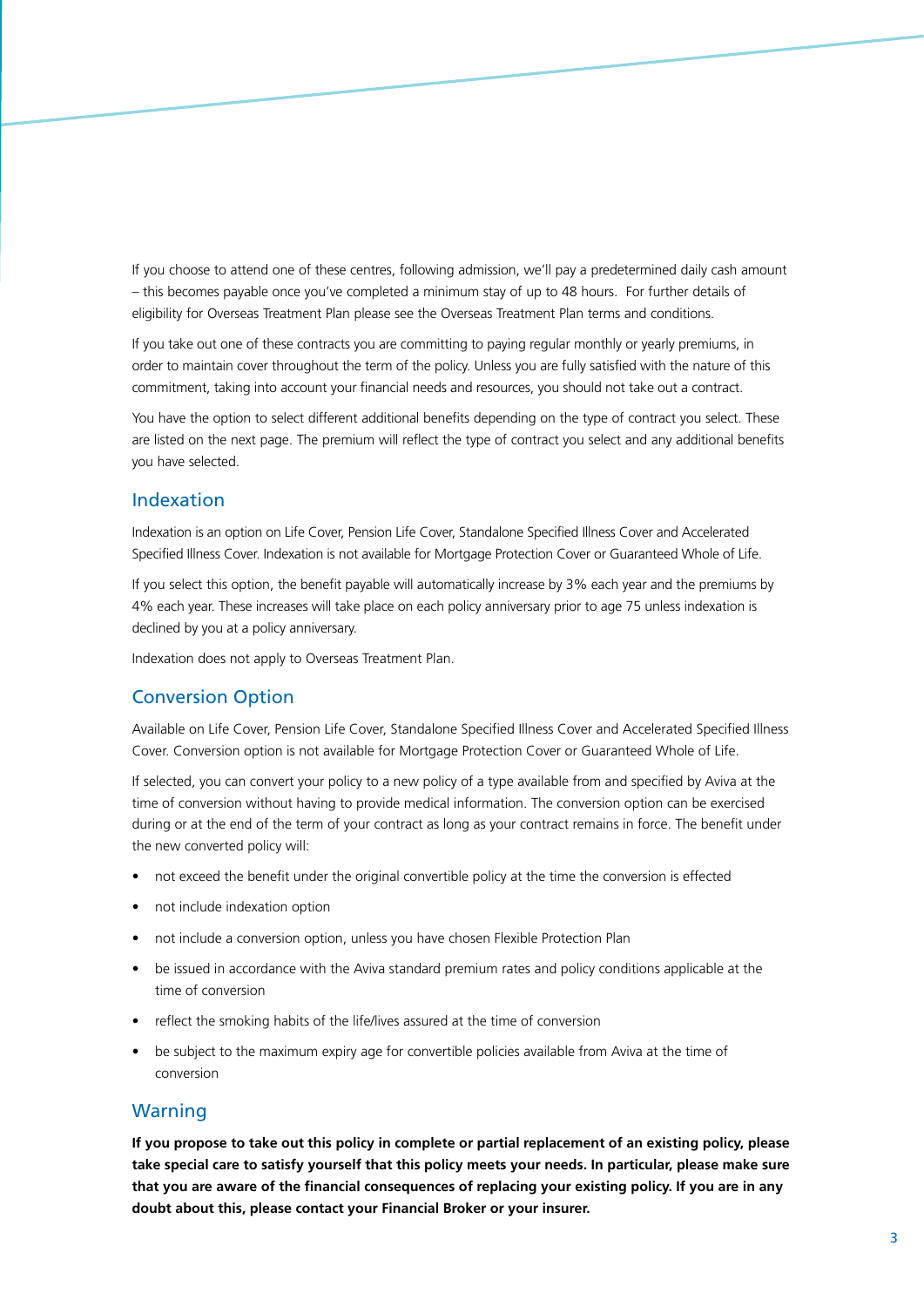#### (2) What happens if you want to cash in the policy early or stop paying premiums?

There is no surrender value at any stage of this policy. This policy cannot be encashed. If you fail to pay your premiums the benefits under the policy will lapse and the cover will cease.

#### (3) What are the projected benefits under this policy?

To provide a lump sum payment in the event of death and/or the earlier diagnosis of a specified illness, as defined in the policy. The benefit payable depends on the protection option you have selected. There is no surrender or maturity value.

| Year           | Total amount of<br>premiums paid<br>into the policy<br>to date | Projected<br>investment<br>growth to date | Projected<br>expenses and<br>charges to date | Projected cost<br>of protection<br>benefits to date | Projected<br>policy value |
|----------------|----------------------------------------------------------------|-------------------------------------------|----------------------------------------------|-----------------------------------------------------|---------------------------|
|                | $\overline{A}$                                                 | B                                         | C                                            | D                                                   | $E = A + B - C - D$       |
|                | €750.00                                                        | € $0.00$                                  | €479.05                                      | €270.95                                             | €0.00                     |
| $\overline{2}$ | €1,500.00                                                      | €0.00                                     | €944.93                                      | €555.07                                             | €0.00                     |
| 3              | €2,250.00                                                      | €0.00                                     | €1,397.16                                    | €852.84                                             | €0.00                     |
| $\overline{4}$ | €3,000.00                                                      | €0.00                                     | €1,834.56                                    | €1,165.44                                           | €0.00                     |
| 5              | €3,750.00                                                      | €0.00                                     | €2,254.73                                    | €1,495.27                                           | €0.00                     |
| 10             | €7,500.00                                                      | € $0.00$                                  | €4,042.34                                    | €3,457.66                                           | € $0.00$                  |
| 15             | €11,250.00                                                     | € $0.00$                                  | €5,083.59                                    | €6,166.41                                           | €0.00                     |
| Maturity       | €15,000.00                                                     | €0.00                                     | €5,461.53                                    | €9,538.47                                           | €0.00                     |

The indexed monthly premiums payable include the cost of the protection benefits and all charges, expenses and intermediary/sales remuneration. The benefits illustrated in both this table and the next table are based on the following policy details: non-indexed level term contract for a non-smoker, age 40 next birthday, term of 20 years, initial sum assured of €90,440 payable in the event of death or the earlier diagnosis of a specified illness as defined in the policy, with a monthly premium of  $\epsilon$ 50 and Overseas Treatment Plan with a monthly premium of €12.50.

Overseas Treatment Plan premiums are reviewable and may change on each anniversary of the start date. This means the Overseas Treatment Plan premium may increase or decrease. **Overseas Treatment Plan is available as an additional optional benefit with Life Cover and Mortgage Protection Cover from Aviva.**

The premium amount takes into account a government levy of 1% on life assurance policies.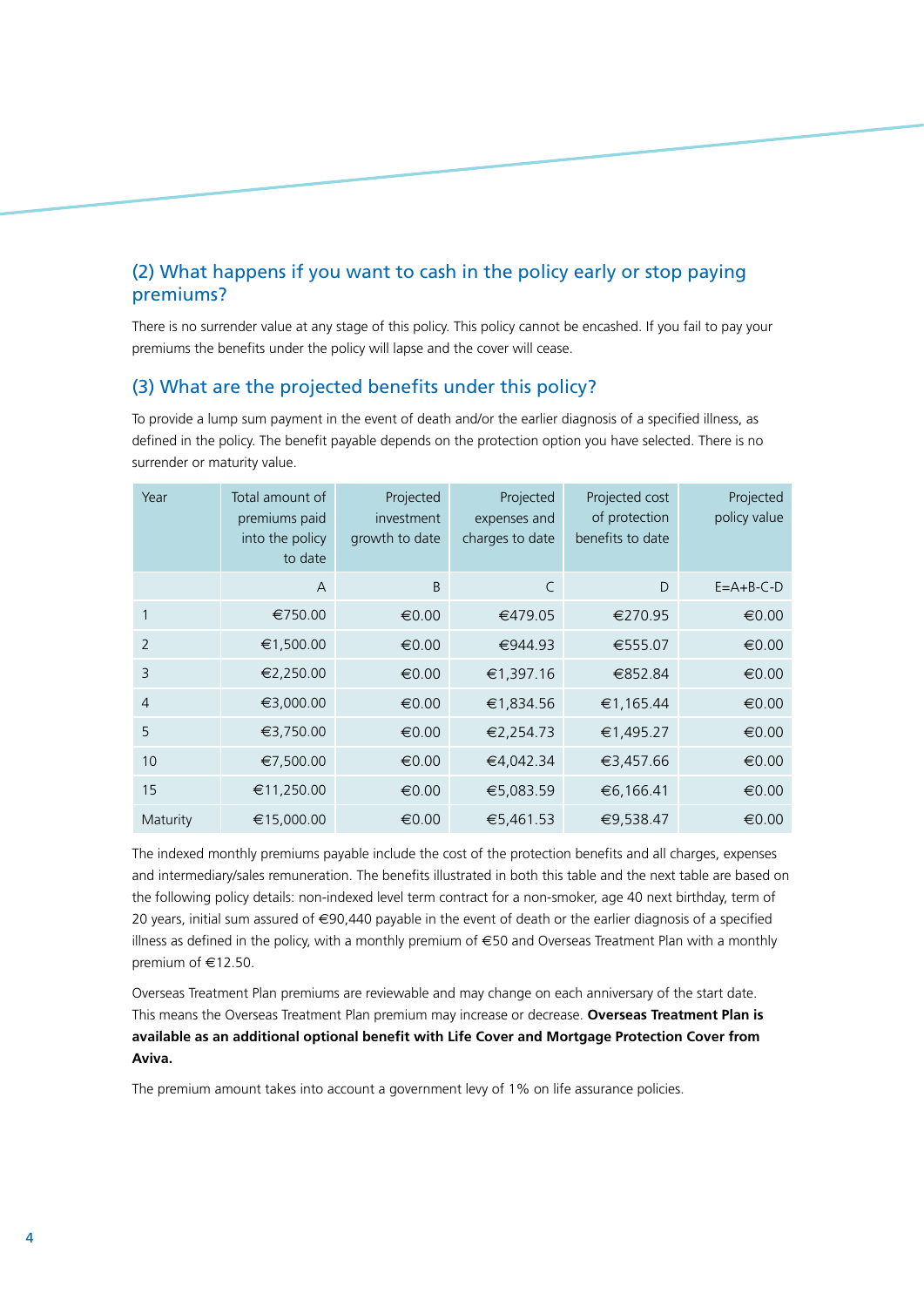| Year           | Premium payable in that year | Projected total intermediary / sales<br>remuneration payable in that year |
|----------------|------------------------------|---------------------------------------------------------------------------|
| 1              | €750.00                      | €873.27                                                                   |
| 2              | €750.00                      | €123.27                                                                   |
| 3              | €750.00                      | €123.27                                                                   |
| $\overline{4}$ | €750.00                      | €123.27                                                                   |
| 5              | €750.00                      | €123.27                                                                   |
| 10             | €750.00                      | €22.28                                                                    |
| 15             | €750.00                      | €22.28                                                                    |
| Maturity       | €750.00                      | €22.28                                                                    |

#### (4) What intermediary/sales remuneration is payable?

This table shows the level of intermediary/sales remuneration for the policy outlined in section 3.

#### (5) Are returns guaranteed and can the premiums be reviewed?

Payment of the insured benefit will be subject to satisfactory receipt of evidence that the insured event has taken place.

The premium shown for your Protection Cover is guaranteed and cannot be reviewed at any stage during the life of the contract (except where you have chosen an indexation option). The premium for your Overseas Treatment Plan benefit(s) is reviewable and may change on each anniversary of the start date. However, the premium for a Specified Illness Benefit may be reviewed at any time if you change your occupation or spend time outside the territorial limits specified in your policy document. Payment of the Specified Illness or Total and Permanent Disability benefit is conditional upon your illness or disability satisfying the definition specified in your policy document and upon you surviving for at least 14 days after the onset of the illness or disability.

If you wish to claim under Overseas Treatment Plan, please contact Best Doctors directly to initiate the claims process. You'll find details of how to claim including the requirements for making a claim in the policy conditions and the Overseas Treatment Plan customer guide that your financial broker can provide you with or you can download from www.aviva.ie.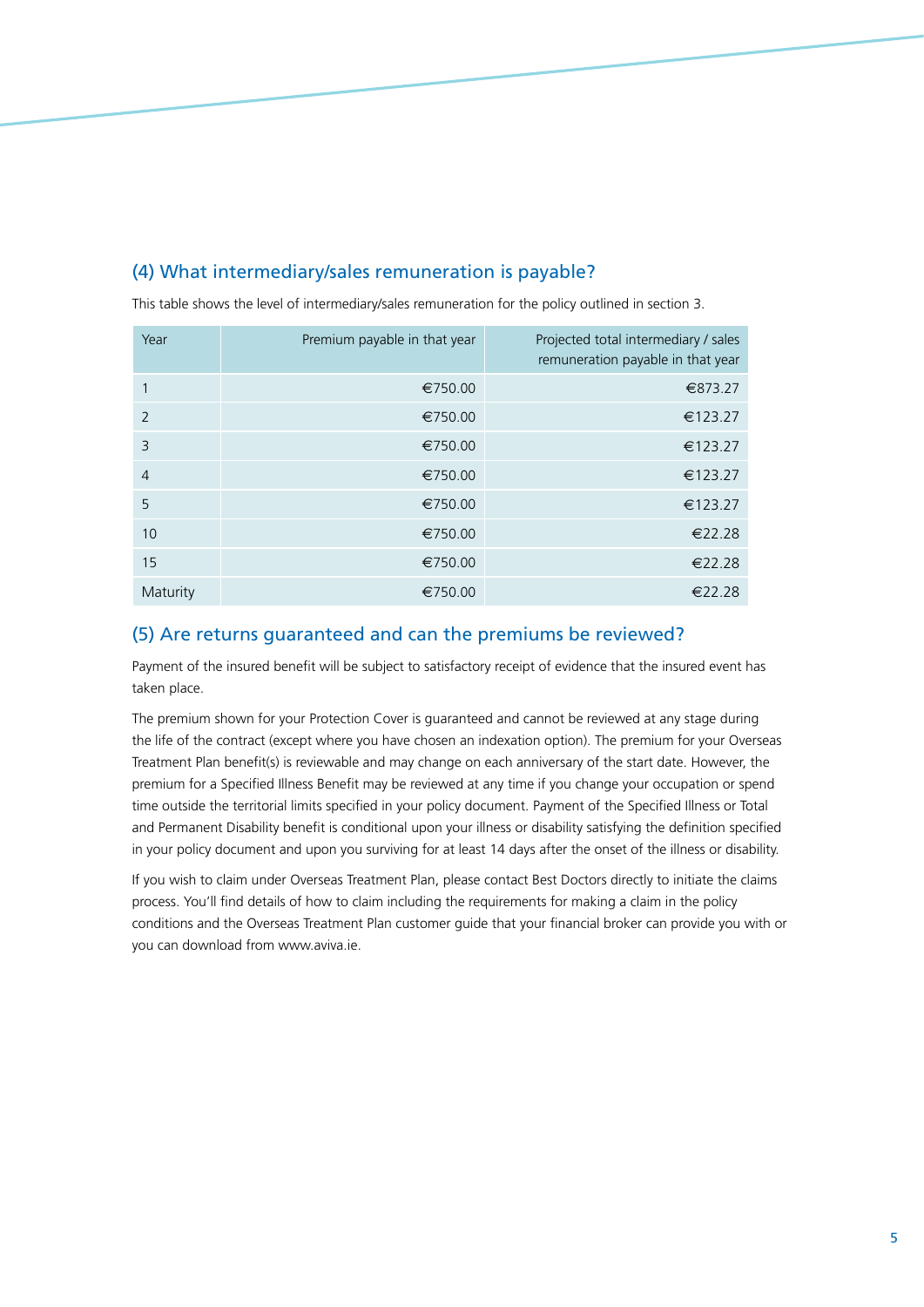#### (6) Can the policy be cancelled or amended by the insurer?

Failure to disclose all material facts during the application and claims process could render your contract void or result in a claim being denied or reduced. Material facts are those which an insurer would regard as likely to influence the assessment and acceptance of an application and claim for life and/or specified illness cover. Material facts could include medical history, smoking history and details of occupation, travel and past-times. If you are in any doubt as to whether certain facts are material, such facts should be disclosed. Any changes to the answers given before the cover comes into force must be notified to Aviva Life & Pensions UK Limited at our branch, Aviva Life & Pensions Ireland, One Park Place, Hatch Street, Dublin 2. In accordance with the Disability Act 2005 you should not disclose the results of any genetic tests undertaken.

If you stop paying premiums to the policy, or do not pay any notified increase in premium, we will stop your cover.

We may alter the policy or issue another in its place if:

- + You change occupation or move abroad (Specified Illness policies only)
- + It becomes impossible or impractical to carry out the policy conditions because of a change in law or other circumstances beyond our control.
- + There are any changes in the tax treatment of Aviva Life & Pensions UK Limited, other legislation or Revenue practice.
- + It becomes impractical or impossible to administer the policy.

If we alter the policy (or issue another in its place) we will send a notice to you outlining any change and your options.

#### (7) Information on taxation issues

Under current legislation, proceeds of the policy are not subject to Income Tax or Capital Gains Tax but may be liable to Capital Acquisition Tax (CAT). The current rate of CAT is 33%.

If you have opted to take out Guaranteed Whole of Life Cover as a Section 72 policy, this policy has special tax status. It can be used to provide life assurance cover to meet the amounts of CAT that your beneficiaries will have to pay on their inheritance. Provided that the proceeds of the plan are only used to pay the tax due, the sum payable on death will not be itself liable to CAT. Any surplus on the proceeds of the policy would be a separate CAT liability.

#### (8) Additional information in relation to your policy

**These Key Features should be read in conjunction with the relevant Protection and Overseas** 

**Treatment Plan brochures.** Cover acceptance terms are subject to underwriting after completion of an application form. Please ensure that you read all the documentation relating to Protection from Aviva before commencing this policy. On commencement of your policy with Aviva, your policy document will be sent to your Financial Broker. When you receive your policy document you should ensure that you are satisfied with the benefits of the contract and that you understand all of its features. We ask you to read the documentation carefully when you receive it. You should bear in mind at all times that this is a long term commitment and make sure that the policy you have meets your needs.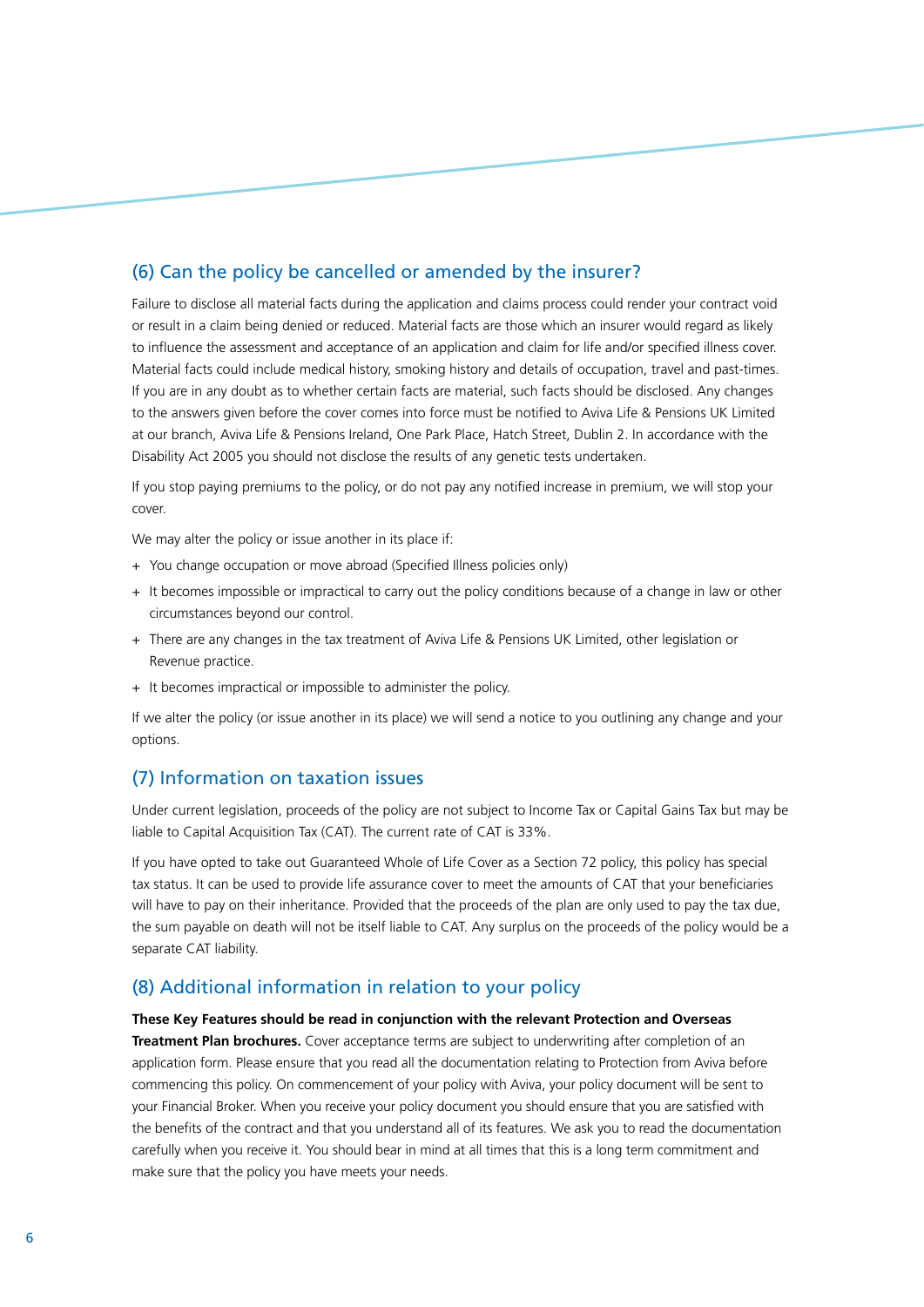If, after you have read the documentation, you feel that the benefits are not suitable for your particular needs, then you may cancel your policy by sending a written instruction, signed and dated, directly to our Life Customer Services Department within a period of 30 days from the date of the issue of your policy.

On receipt by Aviva of a written request to cancel your policy within 30 days from the date of issue, all the benefits under the policy will cease immediately and any premiums remitted to Aviva Life & Pensions UK Limited will be refunded in full.

If you have assigned your policy or it is about to be assigned, you must take this into consideration before you decide to cancel your policy.

The insurance contract between you and Aviva Life & Pensions UK Limited is based on the information given by you on your application form, a copy of which is available upon request.

Alternatively, you may feel that the benefits under your Overseas Treatment Plan are not suitable for your particular needs. You may cancel your Overseas Treatment Plan and keep your main policy cover by writing to us as outlined above. Note that, if you cancel your main policy, it's not possible to retain Overseas Treatment Plan as a standalone benefit.

Aviva Life & Pensions UK Limited is committed to the provision of the highest possible standards of customer service. Any enquiries or complaints regarding your policy should in the first instance be directed to our Life Customer Services Department. We will endeavour to ensure that all matters in relation to your policy are dealt with in a satisfactory manner. In the event that you are dissatisfied on any matter, you have the right to refer your complaint to the Financial Services and Pensions Ombudsman:

#### Financial Services and Pensions Ombudsman

Address: Lincoln House, Lincoln Place, Dublin 2.

Lo-call: +353 1 567 7000 Email: info@fspo.ie Website: www.fspo.ie

If your complaint is in relation to an occupational pension scheme, you may refer your complaint to:

Full details of the remit of the Financial Services and Pensions Ombudsman can be obtained directly from their offices.

The contract between you and Aviva Life & Pensions UK Limited is subject to the laws of Ireland.